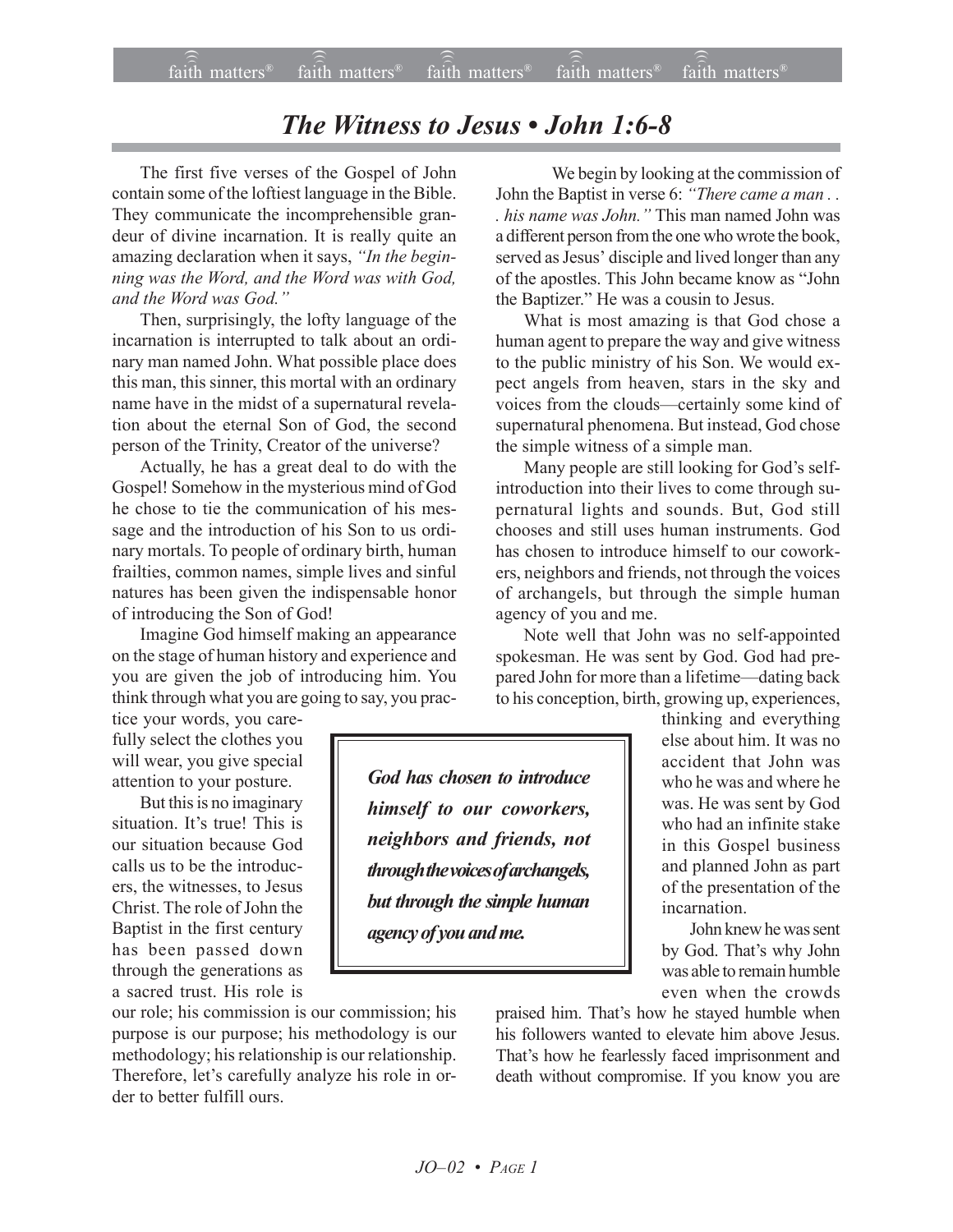called by God you can do what you have to do in a way that would otherwise be impossible.

You and I are equally called by God to introduce and present Jesus Christ. Do you think that it is merely by chance that you are who you are, that you live where you live, that you work where you work? It's all God's doing. We have been sent by God just like John!

John the Baptist was like an ambassador presenting his credentials. Clearly he was responsible to do an important job and clearly he was acting on the authority of the one he represented.

In 2 Corinthians 5:20 we learn that we, too, are ambassadors for Jesus Christ. You and I are commissioned and sent by God to introduce our world to Jesus Christ.

According to John 1:7, the ultimate purpose of John the Baptist was to make it possible that all might believe through Jesus Christ. In a sense, John accomplished that goal. He started the ball rolling. We can all trace our introduction to Jesus Christ back to John the Baptist. He began a chain that has stretched through the centuries to our generation.

John's purpose was not to be rich or famous or powerful. His purpose was to minister to his own generation in the way that God had appointed. That proclaimed purpose is inadequate, though, if it does not become a practiced purpose. John did what he was sent to do. He practiced the purpose of God. What a man! He knew what he was supposed to do and he did it. All the decisions and activities of his life revolved around what God had called him to do.

We need to make a hard evaluation at this point. God has called us to the same purpose to which he called John. That purpose is to enable men and women to believe through Jesus Christ. Does your life revolve around that purpose? Is that central to your thought, key to your strategy, evident in your talk and accomplished by your life? After all, what a tragedy to be an ambassador of God with a clearly proclaimed purpose which we have never practiced!

The scourge of American summers used to be the fear of polio. Mothers dreaded the thought of the telltale symptoms that could later become permanent paralysis. Then, in the early 1950s, a

man named Jonas Salk announced that he had developed a vaccine to prevent polio. I can still remember as a boy my mother taking me for my first polio shot with a sense of relief and joy over the prevention of what might have been.

But, what if the physicians of America had failed to practice the use of the vaccine that Jonas Salk announced in 1953? "Unforgivable!" we'd shout. Those physicians were called to healing, committed to helping and saving lives. Besides, why would they want not to practice what they knew would save millions of lives?

We have been called to practice the proclamation that salvation full and free is available through Jesus Christ the Son of God. Not practice what God has proclaimed? Never! We have been called and we are committed to the soulsaving purposes of God!

John's methodology was to let the light of Jesus Christ shine for what it was. The brilliance of God's light is more than adequate. There was nothing he could do to enhance it, to change it, to upgrade it or to brighten it.

We, too, need to remember to let the light shine. As Christians we are not responsible for saving anyone, converting anyone or even convicting anyone of sin. God's light shines all by itself! But, like John the Baptist, we must be witnesses, we must bear a testimony, we must tell about the light and show the way! This method is fantastically effective.

Suppose all the people of Wooddale Church made it a daily practice of mentioning Jesus Christ, telling about his impact on our lives and sharing his blessings through the church body. Then God allows a non-Christian to touch 200 of our lives in the period of three years, being continually pointed to the saving light of the Savior. Think of the impact! Do you know who gets the credit and glory? Not you or me or any other modern John the Baptist. God gets it all! Jesus Christ is the light of the world. We are the pointers!

Have you ever gathered a few people in a public place and stood pointing up at the sky? Eventually, almost everyone who comes by will look up. That's what we're to do . . . keep pointing to Jesus, all of us, until everyone looks up to him!